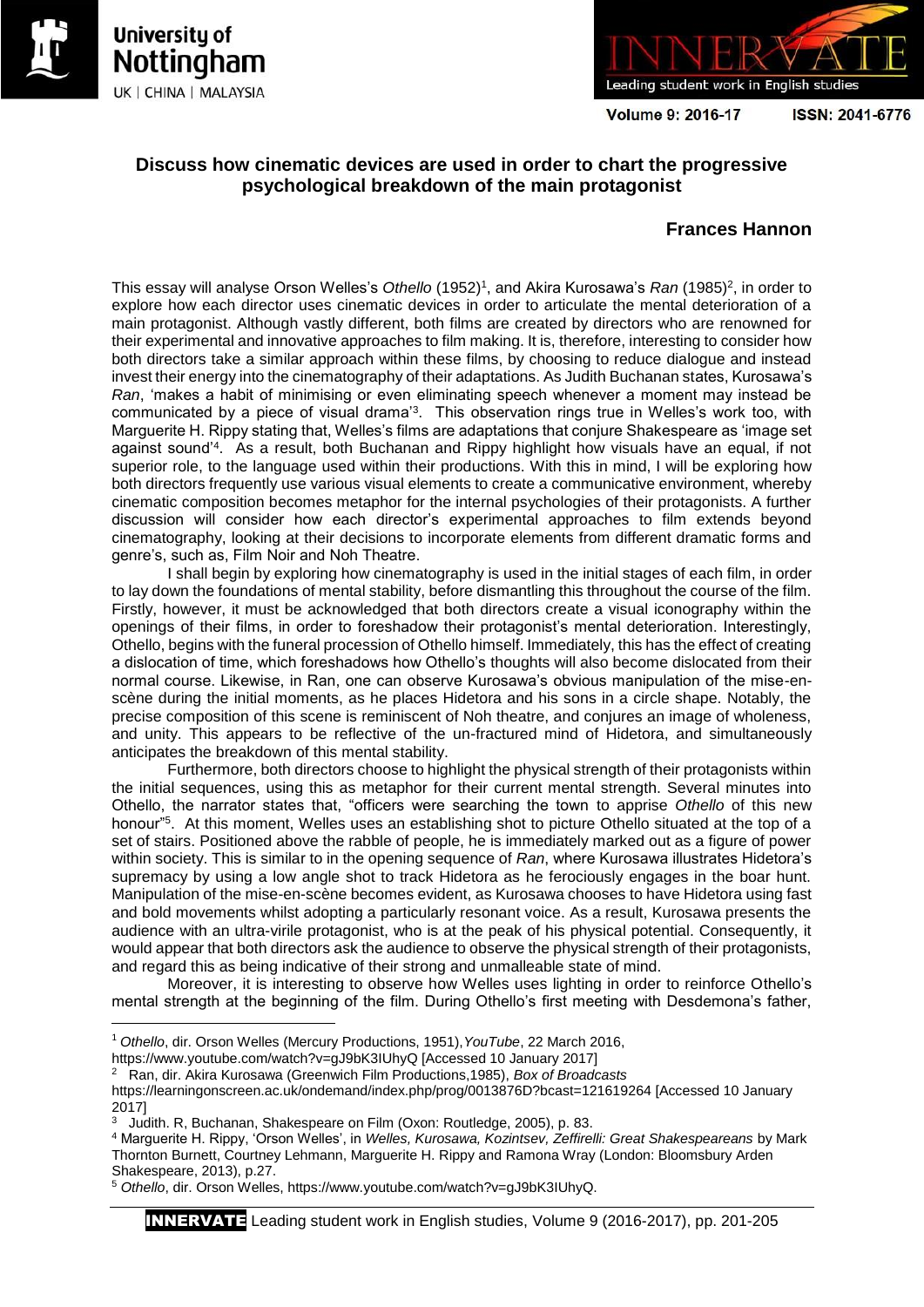Othello's face appears in bright lighting. Similarly, shortly after Othello's ship returns from Cyprus, Welles pictures Othello standing outside with Desdemona, with the bright sunlight cast upon his face. Interestingly, this contrasts the shadowy darkness that engulfs his face at the end of the film when he is murdering Desdemona. The illumination of Othello's face, can thus be read as metaphorically symbolising the sense of clarity that exists within Othello's consciousness, prior to Iago's mental manipulation. Consequently, by exploiting the chiaroscuro effect, Welles is able to reveal important aspects of Othello's mind, thus making lighting an essential component of cinematography, when tracking Othello's progressive descent into mental instability.

As each film progresses, both Kurosawa and Welles begin to implement various cinematic devices in order to articulate a change in the protagonist's mental state. In Othello, Welles uses two scenes from Act III, scene iii of the original play, to portray a moment of mental transition. The first scene marks the very beginning of Othello's mental transition and takes place approximately thirty-three minutes into the film, during a conversation between Iago and Othello. During this sequence, Iago begins to sew the seed of doubt into Othello's mind about the affair. The second, is the cliff-top sequence that takes place shortly after this, when Othello demands "ocular proof" of the affair. Setting is significant in these sequences, with Welles's manipulating the outside location in order to illuminate the protagonist's state of mind. Indeed, the noticeably minimalist settings are far removed from the vast labyrinth of entangled pathways and blind alleys that have dominated the film prior to this. This helps provide less multi-layered settings, free from distractions, thus providing the spectator with ample opportunity to interrogate the transition of Othello's psychological state. Notably, throughout the second sequence, the camera continually cuts to images of the sea as it ferociously crashes against the rocks. This is accompanied by the diegetic sound of the waves; wish intensifies during Othello's moments of rage. Consequently, the combination of audial and visual elements work to echo Othello's rage as he imagines the affair and, are suggestive of a transition from a harmonious and stable mind, to one as volatile and unpredictable as the sea itself. Moreover, these images place an emphasis on the notion of movement, which, Welles reinforces in the first sequence, by the use of a long tracking shot and the continual diegetic sound of footsteps. On the one hand, the rarity of this type of shot places particular emphasis on this scene as being a pivotal moment of mental transition. However, it also appears to be mirroring the continual movement, and activeness, of Othello's consciousness. The fast tempo of the second sequence created by the use of frequent cutting therefore reinforces the idea that Othello's thoughts are running wild. Consequently, Welles creates a deliberately discontinuous style within this sequence in order to reflect upon the 'feeling of tottering instability'<sup>6</sup> that exists within Othello's mind.

Furthermore, aspects of the mise-en-scène such as lighting, play an equally as important role in depicting the mental transition within these sequences. During the first sequence, Welles uses a highangle shot as Othello remarks that, "by heaven I'll know thy thought". This shot emphasises that Othello is beginning to lose his position of power due to the deterioration of his mental steadiness. Donna Pebberdy, in her discussion of the film noir Night and the City, comments on the director's use of lighting when filming the main protagonist. She states that, 'harsh lighting and framing devices accentuate his psychosis and gradual descent into madness'<sup>7</sup> . Consequently, Welles appears to be exploiting the cinematography of the film noir when using harsh lighting to film on Othello. The use of this lighting creates shadows that overtake the right hand side of Othello's face, making it appear half in light, and half in darkness. This differs from the lighting on his face at the beginning of the film, and echoes the arrival of a division in Othello's mind. As a result, Barbara Everett concludes that, 'shadows […] serve as punctuation marks throughout the movie'<sup>8</sup>. Everett highlights how Welles's innovative use of lighting becomes an indispensable device when attempting to illuminate the present division within Othello's consciousness.

Within Ran, the bloody war scene that takes place within the Azusa Castle marks out the beginning of Hidetora's psychological breakdown. Visuals are of key importance, and are exploited immediately in order to mark this scene out as a significant transitional moment in Hidetora's psychological descent. The scene begins by a series of successive shots, which show the gates of the castle closing in on themselves. Instantly, an atmosphere of entrapment is created which works to

 $\overline{a}$ 

INNERVATE Leading student work in English studies, Volume 9 (2016-2017), pp. 201-205

<sup>6</sup> Marguerite Rippy, 'Orson Welles', in *Welles, Kurosawa, Kozintsev, Zeffirelli: Great Shakespeareans* by Mark Thornton Burnett, Courtney Lehmann, Marguerite H. Rippy and Ramona Wray (London: Bloomsbury Arden Shakespeare, 2013), p.29.

<sup>7</sup> Donner Pebberdy, 'Acting and Performance in Film Noir', in *A Companion to Film Noir*, ed. by Andrew Spicer and Helen Hanson (Oxford: Blackwell Publishing Ltd, 2013), p. 320.

<sup>8</sup> Barbara Everett, '*Shakespeare in the Twentieth Century' in Shakespeare and the Twentieth Century: The Selected Proceedings of the International Shakespeare Association World Congress*, ed. By Jonathan Bate, Jill L. Levenson, and Dieter Mehl ( London: Associated University Presses, 1998), p. 119.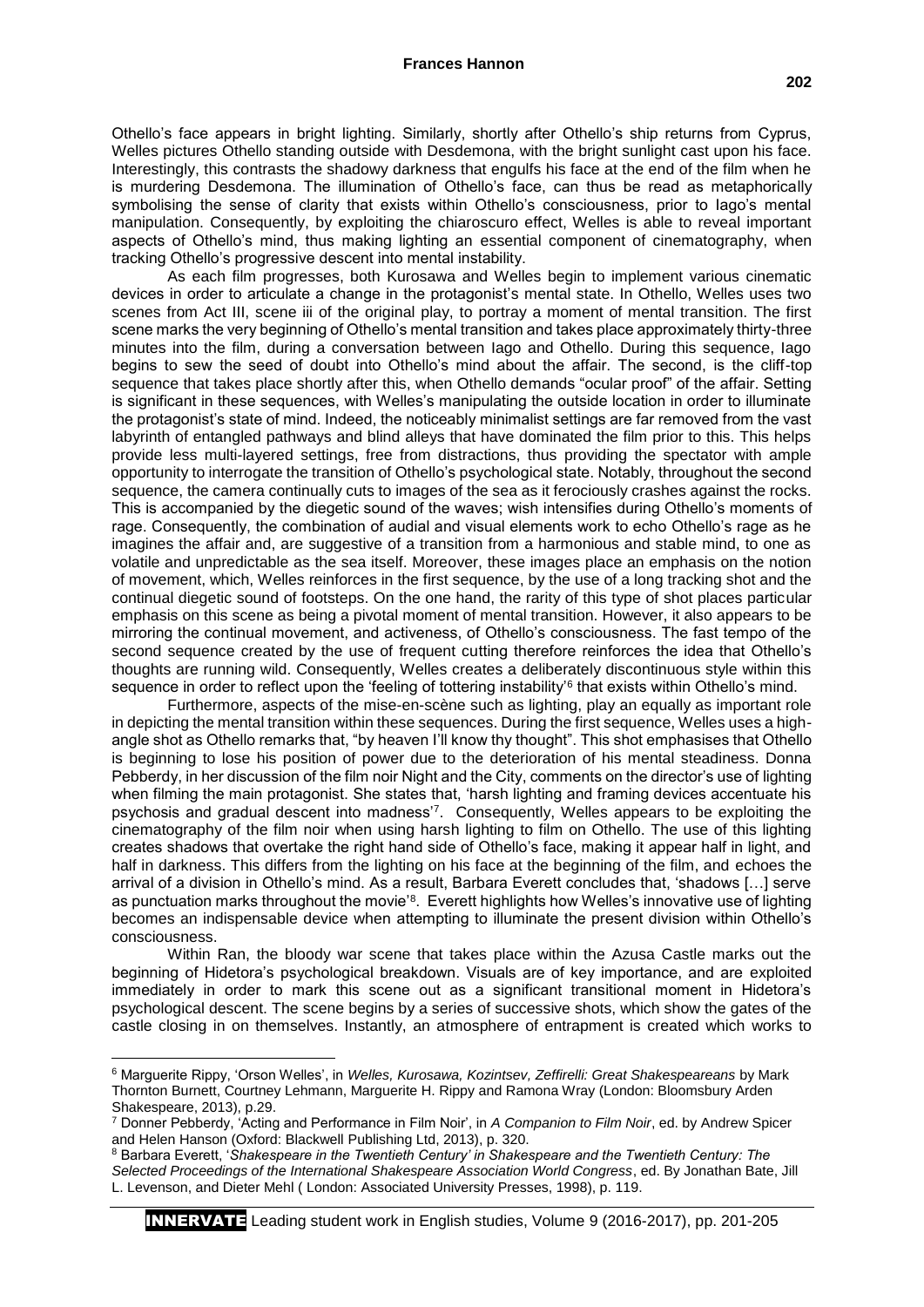**203**

foreshadow the beginning of Hidetora's descent into unescapable madness. Visuals continue to take precedence, as the camera cuts to an image of the sky and the moon. The frame is split into two; nearly equal halves, with the light of the sky consuming one-half, and the other half, consumed by the blackness of the Castles silhouette. Consequently, likewise to Welles, Kurosawa uses visuals, and the specific image of division, in order to mirror the divided mind of Hidetora as he enters a state of delirium.

Furthermore, throughout this scene, Kurosawa borrows features of Noh theatre, using the form as an 'index of emotional extremity'<sup>9</sup>. As James Goodwin states, 'the make-up on Tatsuya Nakadai has passed through three phases, with each phase based on specific images in the repertory of Noh masks'<sup>10</sup>. At the beginning of the scene, Hidetora boldly wards off the soldiers at the top of the stairs, and his face appears to be of a more naturalistic complexion. Nevertheless, as the scene develops, Hidetora takes on an increasingly mask-like appearance, with Goodwin claiming that Hidetora, by the end of the scene, has become, 'less a man than the mask of a man.'<sup>11</sup> . As the sequence progresses, Hidetora's face takes on a deathly pallor, with the pale make-up working to accentuate Hidetora's lined countenance. Indeed, by the end of the scene, the make-up is so thick, that it creates a debilitating effect, as Hidetora's face becomes trapped in a fixed expression of rigidity. This rigidity is reinforced by Hidetora's lack of gesture and movement as he remains motionless and wide- eyed throughout the scene. Consequently, Kurosawa appears to be using an image of motionlessness and physical decay, as a metaphor for the breakdown of an active and sound mind.

In continuation, the camera then proceeds to cut, once again, to an image of clouds shifting. Mark Thornton Burnett remarks that, 'as characters lose their psychic and geographical frames of reference, (…) the camera focuses on clouds forming and reforming, and swirling mists, as metaphors of movement, change and unpredictability.<sup>'12</sup>. On the one hand, the focus on the external elements metaphorically highlights a shift in Hidetora's psyche. Nevertheless, it also highlights Kurosawa's preference of long shots, and his apparent resistance to extreme close-up shots of Hidetora throughout the scene. The lack of close up shots helps create a distance between the audience and Hidetora, which indicates an impossibility to understand, or connect with Hidetora, due to his inability to function at a sane, or even human, level. Interestingly, Welles creates a similar effect in the scenes of mental transition, by his frequent use of over-the-shoulder shots. Collectively, Welles uses five shots of this type in the cliff-top scene, with each having the effect of distancing Othello from the audience, by denying the opportunity to follow Othello's direct eye line. André Bazin refers to Welles's refusal to allow the spectator a clear vision of the protagonist. The effect of this, according to Bazin, is that it causes the spectator to become 'acutely conscious of the ambivalence of reality'<sup>13</sup>. Bazin draws attention to how Welles creates a feeling of uncertainty by denying the spectator a clear vision of Othello's eye line. Arguably, this atmosphere of uncertainty reflects upon the doubts and mixed emotions that exist within Othello's mind at this moment in time.

Moreover, within the castle scene of Ran, Kurosawa appears to devote as much care to sound, as he does to the visual elements. It is intriguing that Kurosawa decides to have non-diegetic music playing throughout the majority of this sequence, due to its absence throughout the rest of the film. As a result, this change in sound appears to mark this out as a pivotal moment of mental transition. Notably, the music is characteristically balletic in tone, thus, its slow-tempo juxtaposes the speed at which the destruction is taking place. Consequently, a discord between the visual and the audial is created, which, is reinforced by the quietness of the diegetic sound. In relation to this, Judith Buchanan comments on the similar discrepancy between action and consequences within this scene, stating that, 'the usual bond between action and consequences seems to have been severed completely, and something in our appreciation of the scene is correspondingly numbed<sup>'14</sup>. Buchanan draws attention to the unexpected outcomes within this scene, particularly when one considers Hidetora's ability to escape unharmed from the burning castle that he has voluntarily chose to sit in. Therefore, Buchanan reinforces the idea of dislocation between sight and sound within this scene. Effectively, these different elements work to create a numbing effect, which mirrors Hidetora's mind as he loses sight of his rational and

**.** 

INNERVATE Leading student work in English studies, Volume 9 (2016-2017), pp. 201-205

<sup>9</sup> Mark Thornton Burnett, 'Akira Kurosawa' in *Welles, Kurosawa, Kozintsev, Zeffirelli: Great Shakespeareans*, p. 84.

<sup>10</sup> James Goodwin, *Akira Kurosawa and Intertextual Cinema* (London: The Johns Hopkins University Press, 1994), p. 206.

<sup>11</sup> *Ibid*., p. 206.

<sup>12</sup> Mark Thornton Burnett, *op.cit*., p. 80.

<sup>13</sup> André Bazin, 'A New Relationship Between Camera and Object', in *Orson Welles: An investigation into his films and philosophy*, ed. by Maurice Bessy (New York: Crown Publishers, 1971), p. 149. <sup>14</sup> Judith Buchanan, *Shakespeare on Film*, p.83.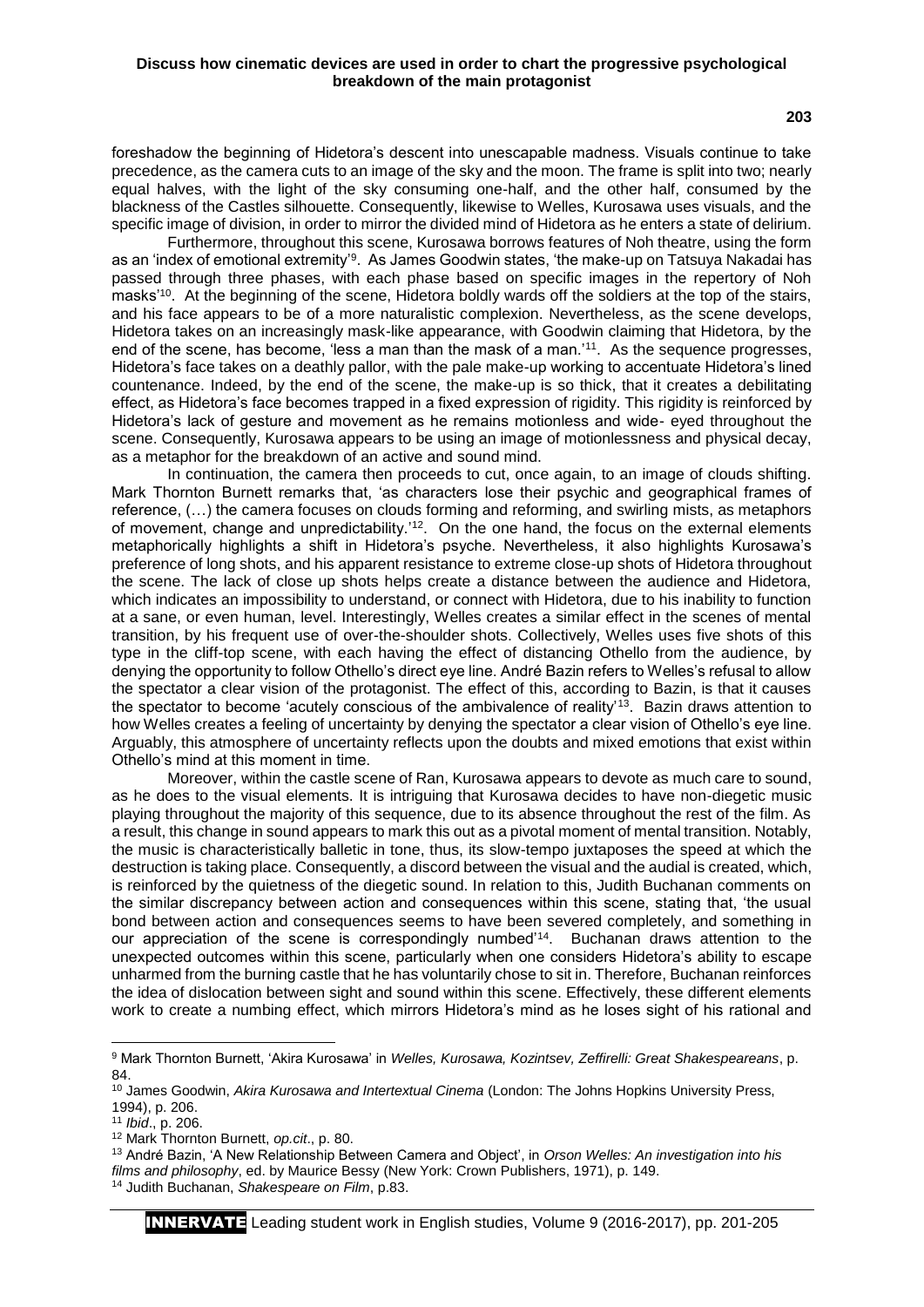emotional thoughts. Subsequently, Kurosawa transports the audience into a trance-like state of disbelief, and this, in turn, echoes the dream-like state of Hidetora as he mechanically descends from the castle in the midst of insanity.

Finally, I will look at how each director uses cinematic devices in order to represent each protagonist at the peak of their mental instability. Within Ran, Kurosawa continues to use sound to illustrate the mental psyche of his protagonist. During the scene in which Hidetora, Tango, and kyoami sit in Tsurumaru's house, Tsurumaru plays the Nohkah flute. Conventionally, in Noh theatre, the flute is used to express the main characters state of mind, and Kurosawa appears to be exploiting this convention within this scene, as the flute reaches an intensely shrill and eerie pitch that is indicative of Hidetora's internal hysteria. Donald Richie remarks on how the percussive sound of Noh music is characterised by its irregular silences, and it appears that Kurosawa exploits this discontinuous style in order to mirror the disjointedness within Hidetora's mind<sup>15</sup>. Furthermore, shortly after Lady Kaede demands the head of Lady Sué, Hidetora and the fool walk through the wasteland, and the removal of non-diegetic sound highlights just how quiet Hidetora's voice has become. Indeed, Hidetora fails to utter a single word until several minutes into the scene, which emphasises his physical weakness. Consequently, this becomes metaphor for his mental weakness and his apparent inability to articulate, or even formulate, any coherent thoughts.

A final addition of subjective camera work is used immediately after the pivotal moment when Hidetora jumps off the cliff in a moment of sheer despair. After Hidetora has fell to the floor, he is pictured among the rubble occupying just a small fragment of the frame. This signifies the transition from virile warlord, to, quite literally, a fallen master. Notably, this contrasts with how Hidetora's perspective is represented initially in the first castle, when he looks down upon his own concubines and household servants. Consequently, the change in perspective, translates to a final illustration of mental transition.

Within Othello, it is shortly after the eavesdropping scene, where the arrival of Othello's breakdown can be witnessed. As Bianca remarks, "This is some minx's token!" the cinematography becomes increasingly expressionistic. In reference to this, Jorgen's remarks that there are two disparate styles within the film, one being the 'Othello style' and the other, the 'Iago style'. He remarks that the lago style is identified by 'grotesque shadows and tortured compositions'<sup>16</sup>, due to lago being the 'agent of chaos'<sup>17</sup> within the film. In support of this, one can observe how immediately after this moment, the angles of frame become increasingly skewed, thus illustrating Othello's world losing its equilibrium. The screen becomes a nest of shadows and bars and creates a feeling of claustrophobia, which forces the audience to close in on the universe of the protagonist. Additionally, it also works to directly impose the destiny of Othello onto the audience, by accentuating a sense of imprisonment that is reflective of Othello's entrapment within Iago's world of destructiveness. Indeed, Aaron Cutler states that, 'wholeness eventually gives way to fragmentation, as frames shatter into shards in accordance with Othello's mind'<sup>18</sup>. This is evident within these moments as frames are continually broken up by grids and bars, thus reflecting upon the broken mind of Othello.

Furthermore, throughout these minutes, Welles heightens the movements between lightness and darkness upon Othello's face in order to express Othello's internally battling elements. As Maurice Bassey states, 'touches of shadow spread and devour' as the film develops. As Othello contemplates Desdemona's misdeeds and asks, "What sense had I of her stol'n hours of lust?", his face appears behind grids and engulfed by such darkness that he is barely distinguishable. As Bazin states, 'essential lines are spoken at the exact moment when the actor is least well lit<sup>'19</sup>. Indeed, Welles's refusal to allow the spectator a clear view of Othello, works to de-value the importance of his dialogue, now that he speaks as a deluded man. Furthermore, the inability to see Othello clearly during these pivotal moments of doubt simultaneously reflects upon Othello's complete lack of clarity within his consciousness. As the cutting becomes increasingly rapid, a sense of disorientation becomes apparent, and as the sounds of seagulls strike, Othello is finally pictured open-mouthed upon the floor. A final point-of-view shot is utilised to gaze upon the onlookers with the framing of the camera, once again, shifting to a tilted position. Subsequently this reinforces the complete lack of balance within Othello's warped mind, and, the arrival of a deluded and mentally broken protagonist.

**<sup>.</sup>** <sup>15</sup> Donald Richie, *The Films of Akira Kurosawa* (Oakland: University of California Press, 1998), p. 217.

<sup>16</sup> Jack. J Jorgens, *Shakespeare on Film* (Indiana: University Press of America, 1991), p.177; quoted in Jonathan Rosenbaum, *Discovering Orson Welles* (California: University of California Press, 2007), p.169.

<sup>17</sup> *Ibid.,* p.177.

<sup>18</sup> Aaron Cutler, *Rep Diary: Othello* (Film Society of Lincoln Center, 2014)

http://www.filmcomment.com/blog/othello-orson-welles/ [Accessed 13 January 2017]

<sup>19</sup> André Bazin, *op.cit*., p. 149.